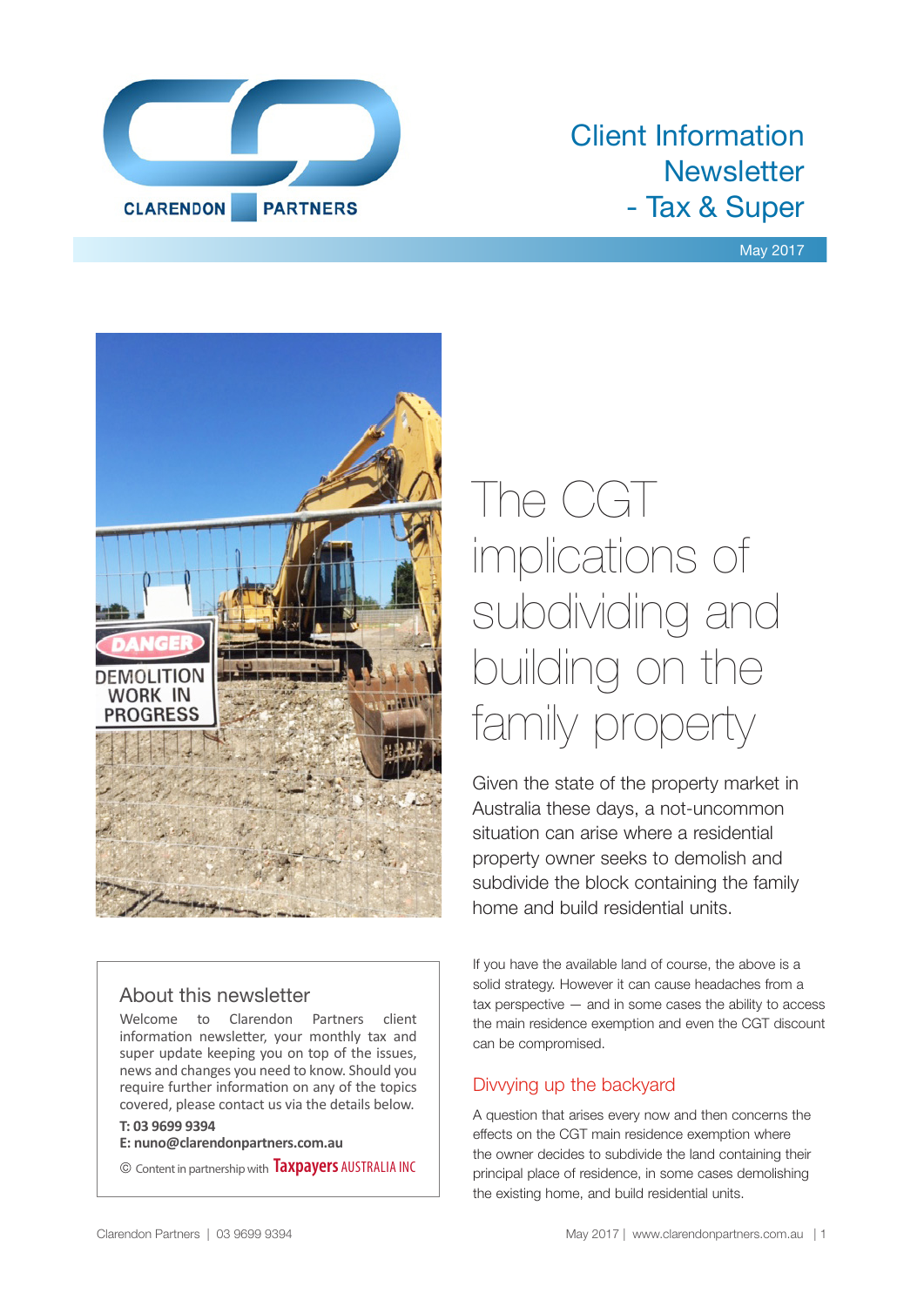### The CGT implications of subdividing and building on the family property *cont*

The scenarios that are typically raised involve one of the following choices:

- 1. demolish the main residence, subdivide the land, build two home units, sell one and live in the other
- 2. subdivide the land, build a home unit on the newly created previously vacant portion, and sell the unit (with the original residence staying intact)
- 3. subdivide the land and sell the non-main residence block (with original dwelling staying intact).

When dealing with these situations, the following pertinent tax questions may need consideration:

■ Would demolition of the original main residence would trigger a capital gain or loss (if any)?

- What are the CGT implications of subdividing the property?
- Is the sale of the home unit or vacant land the "mere" realisation" of an asset or is there is a profit-making activity conducted?
- How would the original dwelling/unit, retained and lived in by the taxpayer, be treated for CGT purposes?

Note that there may be some GST implications that are not dealt with in detail here. Suffice to say that any venture undertaken by home owners in building units for the purposes of sale may, from the ATO's viewpoint, constitute an "enterprise" and may necessitate an ABN and registration for GST. Speak to us if you consider that this may be the case.

# **Scenario 1:** Demolish dwelling, subdivide land, build two units, sell one and retain other as main residence

Consider the following scenario:

- Jim acquired a dwelling in May 2012 and resided in the dwelling as his main residence.
- The land is less than two hectares.
- Due to the poor state of the dwelling, it was demolished in June 2016. No consideration was received as a result of the demolition.
- The land was subdivided into two blocks and Jim then commenced to build a unit on each block. Jim continued to be the owner of both blocks.
- Upon completion in January 2017, Jim moved into one of the units as his main residence (as soon as practicable after completion).
- The unoccupied unit was sold in February 2017.
- Jim lived in rental accommodation from June 2016 until January 2017.

The subdivision of land results in each new block registering a separate title. The subdivision itself has no CGT consequences, provided Jim continues to be the owner. However it does create two new separate CGT assets. A further consequence of subdividing the land into two blocks is that the cost base of the land is required to be apportioned to each new block in a "reasonable way" (such as using the land area or a market valuation).

In disposing of the non-main residence unit, a question arises as to whether the building of the unit and its subsequent sale is a "mere realisation" of a capital asset or a profit derived from an isolated transaction. This is not always clear, and requires consideration of all the necessary factors. We can provide guidance should this be a source of confusion.

Unlike the non-main residence unit, the main residence unit continues to qualify for the CGT main residence exemption.

Note also that notwithstanding that the original dwelling has been demolished, Jim can still extend the main residence exemption to the newly built unit provided that certain conditions are met.

Specifically, he can choose to treat the vacant land as his "main residence" for a maximum period of four years from the time that he ceases to occupy the demolished dwelling until the replacement unit becomes his main residence ("the four year rule").

It is therefore possible for Jim to have an unbroken period of "occupancy" from the time that the demolished dwelling was acquired until such time that the replacement dwelling ceases to be his main residence. During this period, once a choice is made, Jim cannot treat any other dwelling as his main residence.

 $cont \rightarrow$ 

This information has been prepared without taking into account your objectives, financial situation or needs. Because of this, you should, before acting on this information, consider its appropriateness, having regard to your objectives, financial situation or needs. Liability limited by a scheme approved under professional standards legislation (other than for acts or omissions of financial services licensees).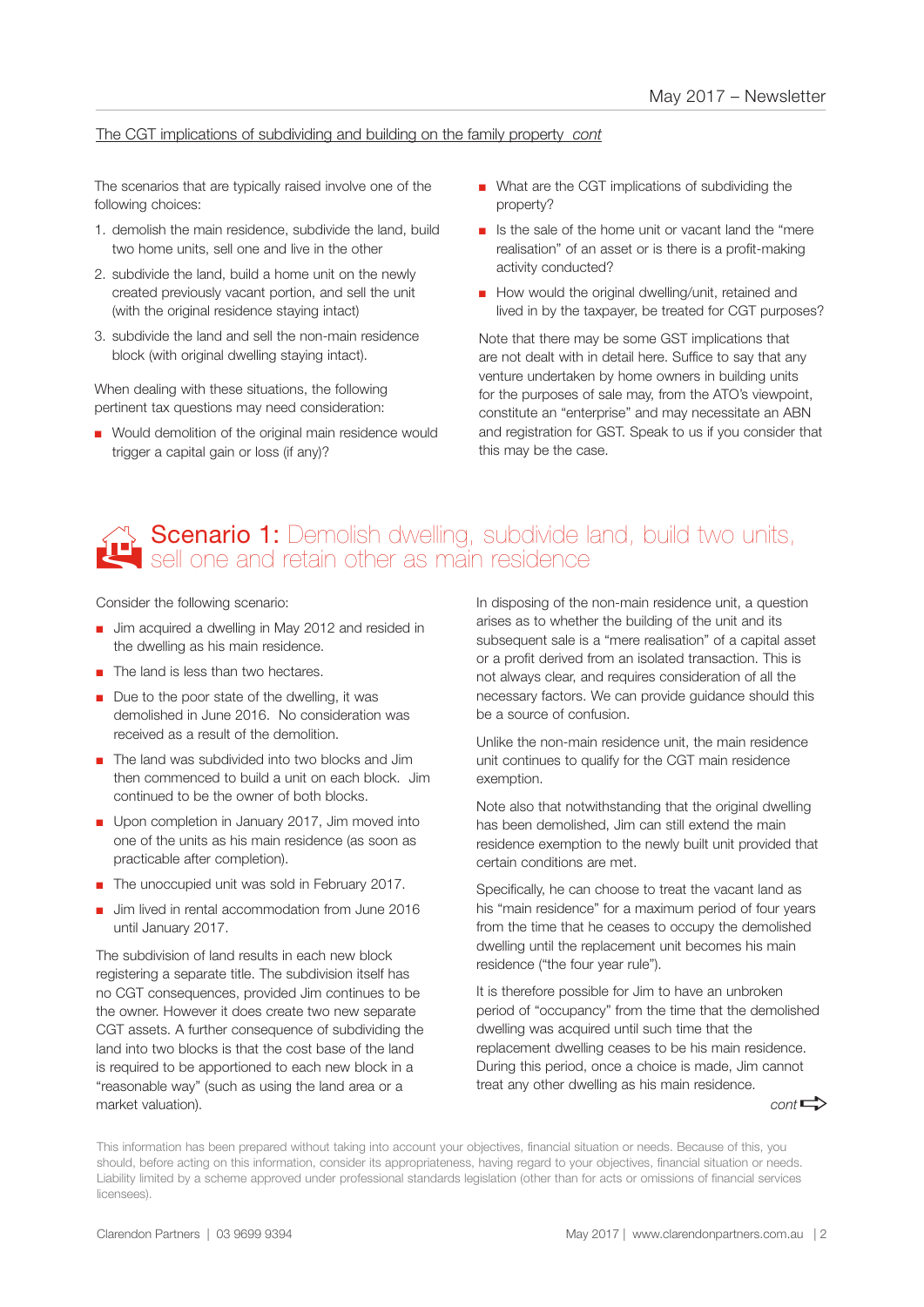#### The CGT implications of subdividing and building on the family property *cont*

# Scenario 2: Subdivide land, build a home unit on the previously<br>Vacant portion, and sell the unit (original residence stavs intact) vacant portion, and sell the unit (original residence stays intact)

- Mary and John acquired a dwelling in April 1996. which was their main residence.
- The home had a swimming pool on land adjacent to the dwelling.
- The land is less than two hectares.
- Their adult children have left home and, requiring cash to fund their retirement, Mary and John have intentions of downsizing their living arrangements.
- In December 2016, they removed the swimming pool and subdivided the land into two blocks (retaining their existing home).
- They built a unit on the vacant block, completed in March 2017 and sold in April 2017.

As noted above, the subdivision of land does not trigger a CGT liability provided that Mary and John continue to be the beneficial owners of the subdivided blocks. The cost base of the property would need to be allocated to each block of land on a reasonable basis.

As the unit built on the newly apportioned block was created with an obvious intention of making a profit, and as the owners have continued to use the original dwelling as their home, neither the CGT main residence exemption nor the CGT general discount applies.

The fact that the unit was constructed on land that was originally subject to the main residence exemption (as part of the two hectare area upon which Mary and John's residence was situated) provides no basis to argue that some part of the gain on disposal should be free of tax pursuant to that exemption.

Unlike the non-main residence unit, the block containing the main residence continues to be subject to the CGT provisions, including the main residence exemption.

The subdivision of Mary and John's land therefore has no effect in this regard, however the cost base of the block containing Mary and John's original dwelling would be reduced following allocation of the cost base between the two blocks.

# Scenario 3: Subdivision of land with main residence and Scenario 3: Subdivision<br>dispose of vacant block

- Bob acquired a dwelling in August 1996 for \$400,000, which was his main residence.
- The land is less than two hectares.
- In September 2012, the property was subdivided into two blocks with one block containing the dwelling (front block) and the other block being vacant (rear block). Bob continued to be the owner of both blocks.
- The legal costs for the subdivision were \$10,000.
- At the time of subdivision, Bob's real estate agent advised that the value of front block and rear block should be split 50/50.
- The rear block was sold in December 2014 for \$400,000.

Again, mere subdivision does not trigger a CGT liability provided Bob continues to own both, and the new cost base of each must be calculated on a reasonable basis. As the split, based on the agent's advice, is 50/50, the cost base for each block is as follows:

#### *Acquisition cost*

| Legal fees (50% of \$10,000) \$5,000 |  |
|--------------------------------------|--|
| Cost base per block\$205,000         |  |

For its part, the ATO has indicated in various rulings that situations similar to Bob's would not necessarily result in an "enterprise" for GST purposes. For income tax purposes, it follows that the ATO would likely consider that Bob has disposed of the land by way of "mere realisation" of his land as opposed to realising a gain from a profit-making undertaking.

Accordingly, the sale of the vacant block would be on capital account and the CGT general discount would be available if the asset is owned for at least 12 months. Therefore the net capital gain to Bob from the sale of the rear block is \$97,500 (that is [\$400,000 less \$205,000] x 50% general discount).

However the net capital gain on the sale of the vacant land would not attract the operation of the main residence exemption. As a general rule, adjacent land would be subject to the exemption if it was primarily used for private and domestic purposes in association with the dwelling. However the exemption only applies if the land and dwelling are sold together. As a result, the net capital gain of \$97,500 would remain assessable to Bob.

Please speak to us to clarify any of the above scenarios should they apply to you.  $\blacksquare$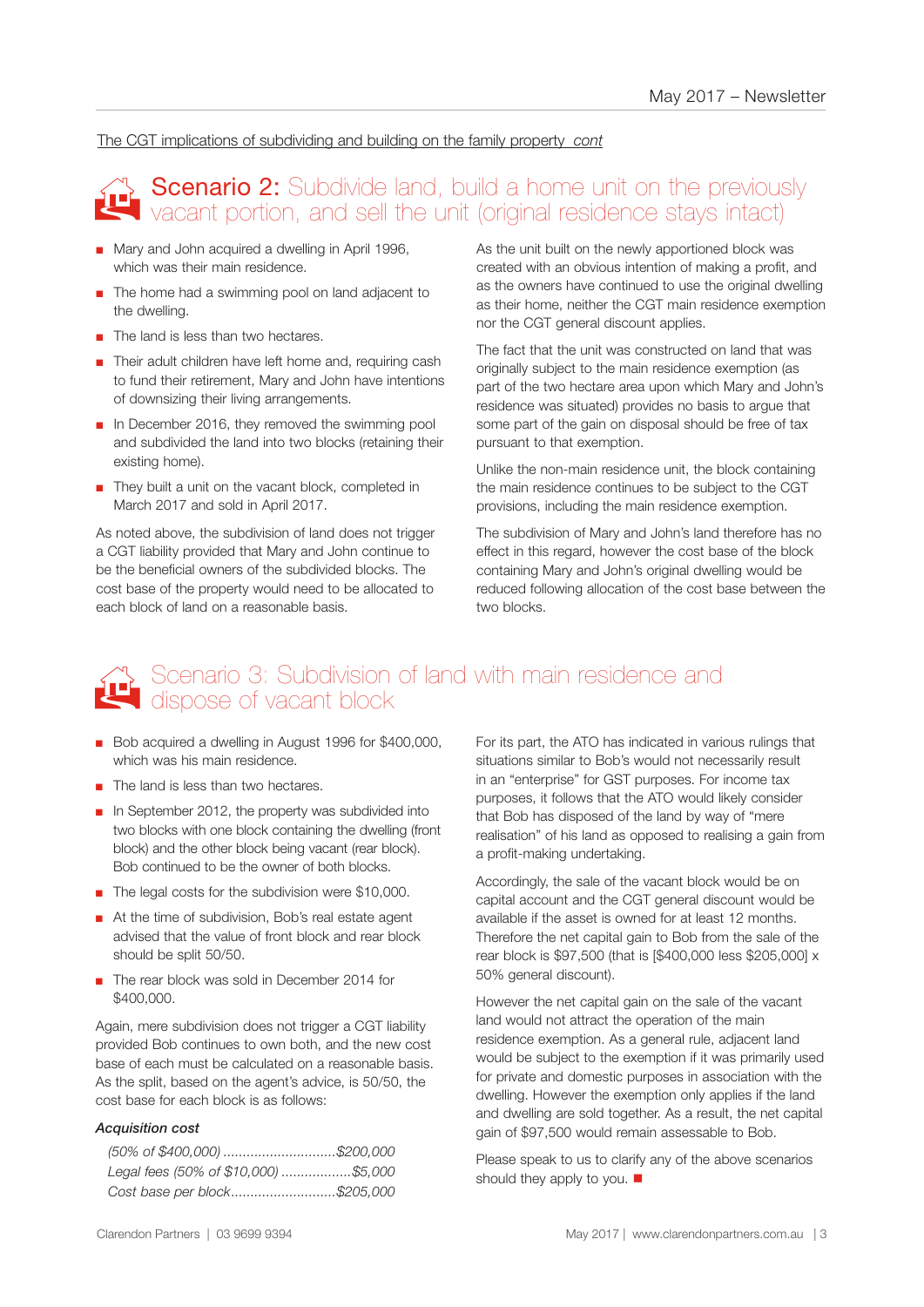

The sale of a business may be GST exempt if the enterprise is deemed to be a "going concern" — which refers to an enterprise's ability to continue trading. The ATO (and the GST legislation itself) says a supply of a going concern occurs when:

- "a business is sold, and that sale includes all of the things that are necessary for the business to continue operating", and
- the business is carried on, "up until the day of sale".

The GST exemption has its advantages — a buyer of a business does not have to find extra funds to cover GST that is added to the purchase price. And while the buyer is entitled to get the tax back via the input tax credit system, this cannot happen until some time after the completion of the transaction. It also must be remembered that while the GST is eventually refunded, any stamp duty payable on the sale of a business will include the amount for GST.

## **What are the requirements for the exemption?**

Business owners may be aware of the existence of a GST exemption but not completely understand the way it operates. The GST legislation says that the sale of a going concern will be GST-free if:

- **•** the sale is "for consideration"
- **•** the purchaser "is registered, or required to be registered" for GST, and
- "the supplier and the recipient have agreed, in writing, that the supply is of a going concern".

# **Selling up your business? Don't forget the "going concern" GST exemption**

The concept of a "going concern" exemption for the purposes of the goods and services tax (GST) can still cause confusion when businesses are sold.

The sale of business contract will usually specify that the business (that is, the "supply") is a going concern when the contracts are exchanged. This is critical, because it shows that all parties to the sale acknowledge that the business is a going concern.

A vendor is required to supply "all of the things that are necessary" for the continued operation of the enterprise. This does not mean everything that is owned by the business. It does however mean those things without which the enterprise could not function. Generally, this includes the necessary assets such as premises, plant and equipment and customer contracts. It can also include arrangements such as ongoing advertising.

The legislation requires the vendor to carry on the business "up until the day of sale", with it deemed to be transferred on the date on which "effective control and possession" of the business is handed over to the buyer. While this date generally refers to the settlement date, "the day of sale" may occur before or after the settlement date. Importantly, there is no requirement for the purchaser to actually continue carrying on the business.

The tax liability risk (in case the ATO does not view the sale as a supply of a "going concern") ultimately lies with the seller, as it is the "supplier" in any transaction that is required to remit GST to the ATO.

Some vendors seek to avoid this tax liability risk related to the business by including a clause in the sale contract requiring the buyer to indemnify the vendor for any GST that may be payable in the event that the ATO does not view the transaction as one of a going concern.  $\blacksquare$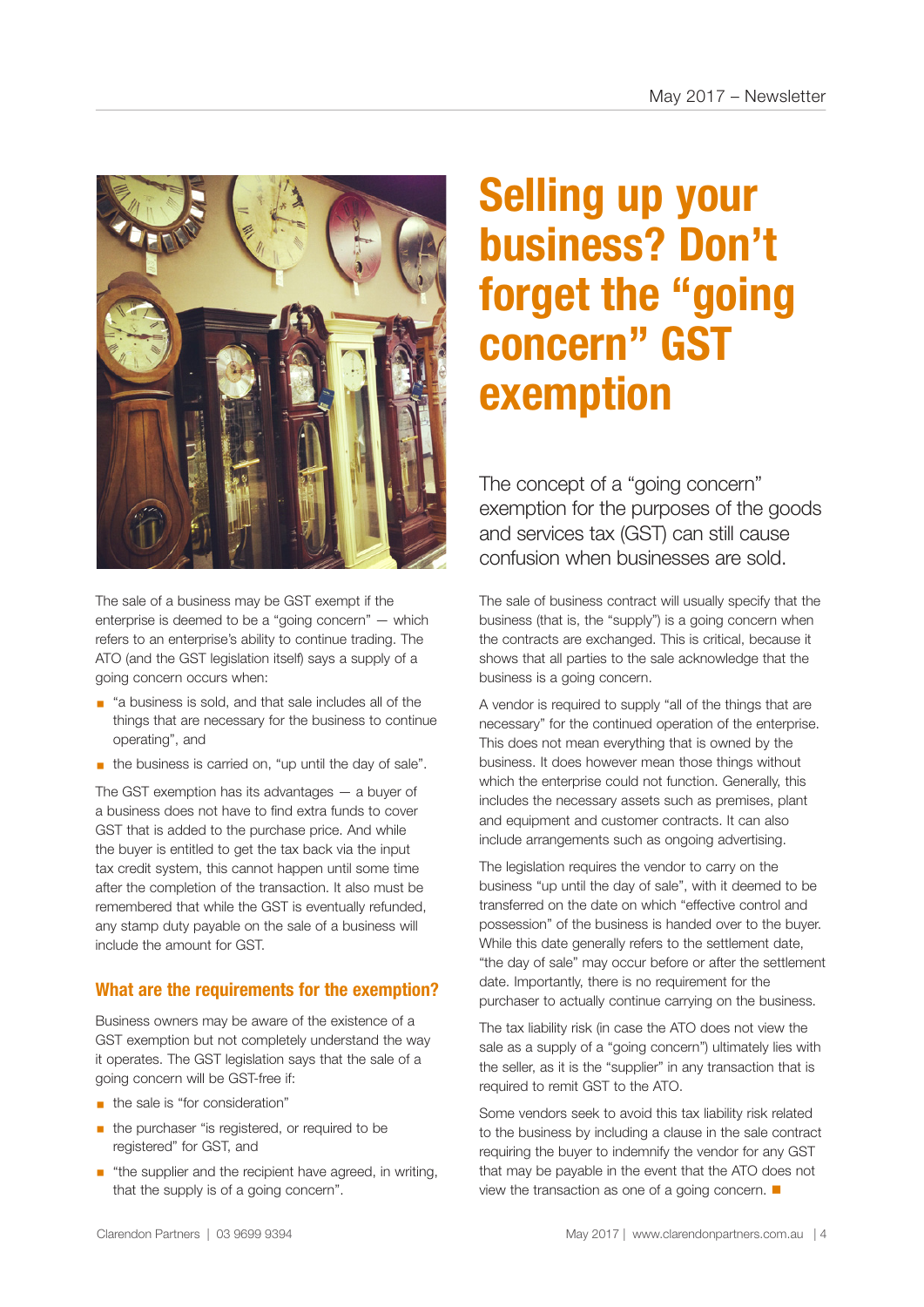

The decision centres around what is or is not acceptable as a tax deduction in relation to the costs that arise with regard to that carer under certain conditions.

The circumstances of the taxpayer concerned in the case are particularly relevant, so a brief run-down of the facts will be instructional.

The taxpayer was invited to speak at two work-related conferences in Britain, with the costs of his travel expenses covered by his employer, with his and his wife's accommodation costs as well as other out-ofpocket expenses covered by the conference organisers.

The taxpayer suffers from medical conditions that mean he is unable to walk any distance without assistance and cannot stand for any length of time. As a consequence, he needs a carer not only to assist him with standing and walking but to use the toilet, shower and bathe and dress.

His employer was aware of his disabilities but did not provide him with a carer or assistant to travel with him, and none of the employer's other staff members were going to this particular conference.

The taxpayer's wife accompanied him and acted as his carer both on the flights to and from Britain and during their time there. She helped him to dress, assisted with

# Are personal carer travel costs claimable? It depends...

A recent Administrative Appeals Tribunal decision has ramifications for taxpayers with disabilities, and who are in need of a personal carer.

his personal hygiene, showering and toilet needs and supported him when he was walking and standing.

Her assistance was necessary to enable him to travel to, and attend, both conferences. In addition to these, the taxpayer attended a series of meetings related to the duties of his employment.

His wife did not perform any tasks relating to his work duties, was not employed by his employer, and did not receive any payment for the assistance that she gave.

When the taxpayer consequently lodged his next return, he made a claim for his wife's airfares, which the ATO disallowed, saying that its decision was due to the expenses being of a private or domestic nature. The taxpayer submitted that denying him the deduction constituted discrimination due to his disabilities.

Therefore, two key issues arose. The decisions regarding these two issues ended up in the Administrative Appeals Tribunal (AAT). They are:

- whether the travel expenses the taxpayer incurred in relation to his spouse should have been allowed as a tax deduction, and
- whether denying the deduction is contrary to disability discrimination laws.

*cont page 7*  $\Rightarrow$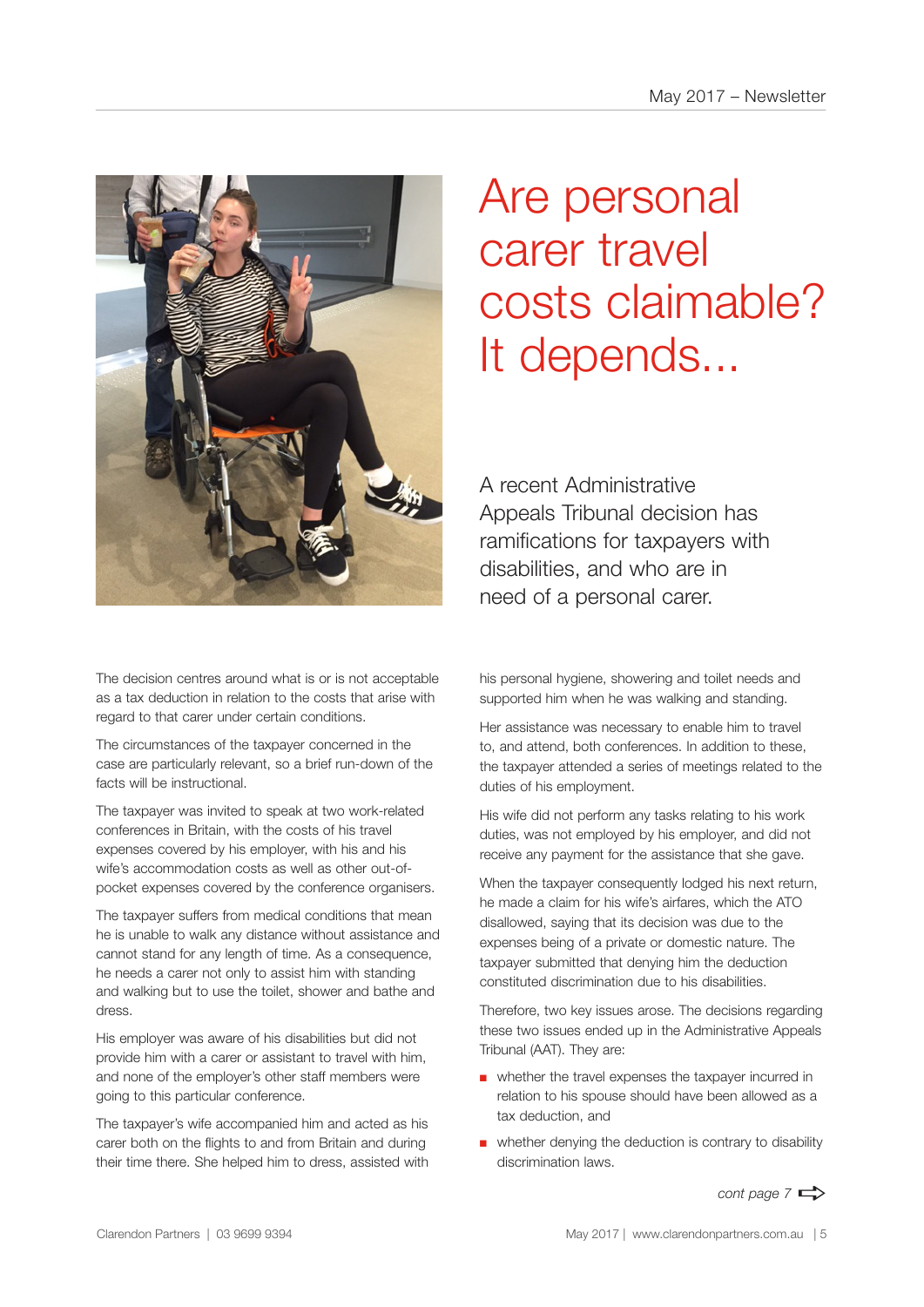

If a business racks up an interest bill from borrowing funds to pay for the expenses of running the business, or to acquire other income-producing assets or investments, this expense is generally allowed as a tax deduction for the relevant year.

For business taxpayers under the accruals accounting method, a claim can be made for the calculated interest liability to the end of the income year (usually June 30), provided the interest on the debt accrues on a daily basis (which would usually be the case).

## **Deductions for interest incurred**

The availability of deductions for interest are typically affected by the following factors:

- interest must have a sufficient connection with the income earning activities of the taxpayer
- interest on a new loan is deductible if the new loan is used to repay an existing loan, which, at the time of the second loan, was used to produce assessable income or as part of a business to produce assessable income
- interest on borrowings will not continue to be deductible if the borrowings cease to be employed in the borrower's business or for some income producing activity, or which are used to earn exempt income
- interest may still be deductible even if the borrower's business has ceased. This rule can apply to other assessable income-producing activities but would not apply to the derivation of exempt income
- interest may be deductible if incurred prior to a business commencing or assessable income being derived
- the character of the interest is generally determined by the use to which the borrowed funds are put
- the "rule of 78" may be used in limited circumstances to calculate the interest component of instalments paid under a fixed term loan or extended credit transaction
- penalty interest for early repayment of a loan may be deductible, and
- an interest deduction can be claimed for money borrowed for the business to pay a tax debt.

## **Companies**

Interest costs incurred by companies may be deductible if the money:

- is used to repay share capital to shareholders if that capital was employed as working capital in the company business and is used to derive assessable income, or
- funds the payment of a declared dividend to shareholders where the funds representing that dividend are employed as working capital in the company business and it is used to derive assessable income.

A deduction is not allowed if the borrowed funds are used to:

- repay share capital to shareholders to the extent it represents bonus shares paid out of an unrealised asset revaluation reserve or other equity account (for example, internally generated goodwill), or
- pay dividends out of unrealised profit reserves.

 $cont \rightarrow$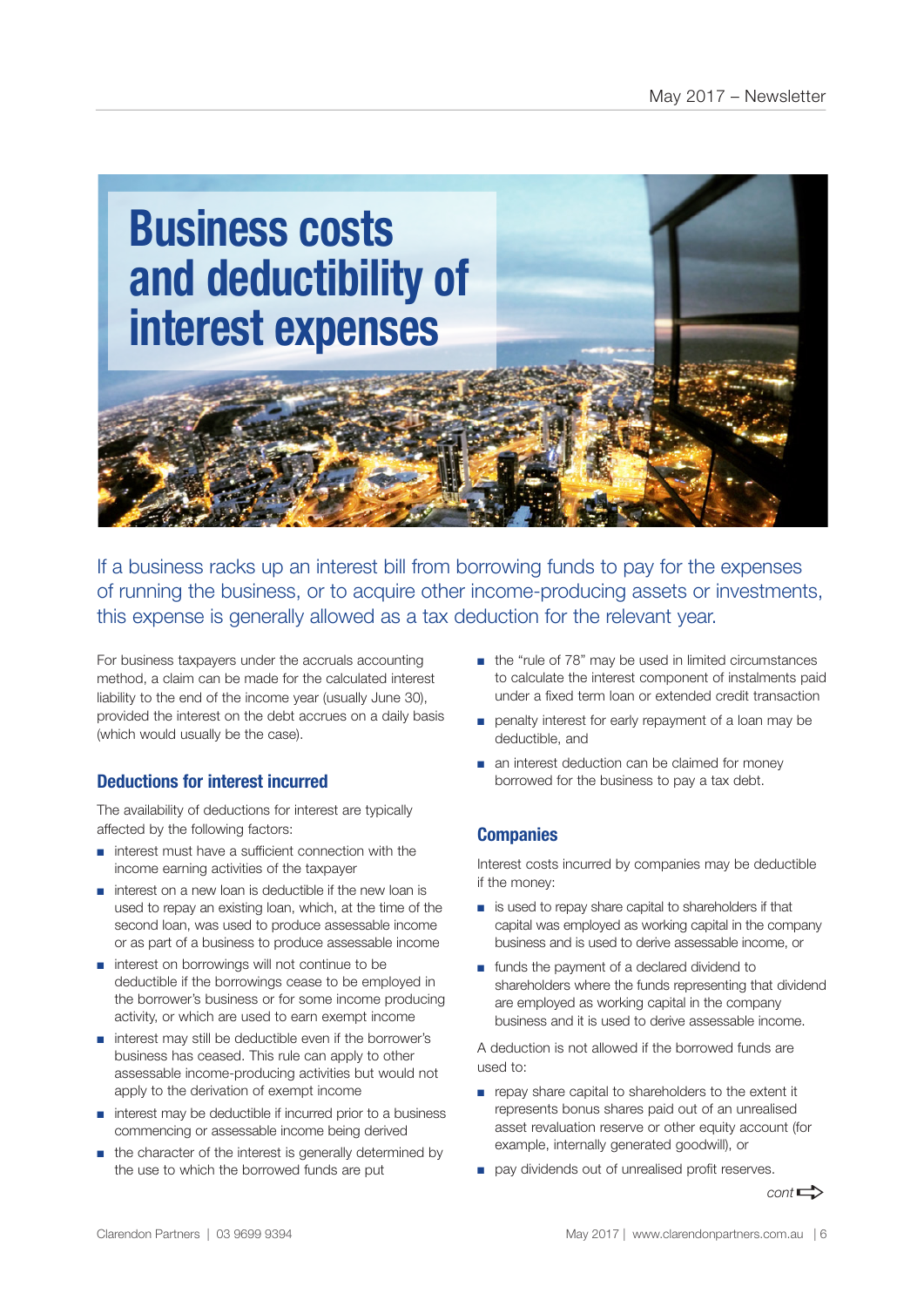Business costs and deductibility of interest expenses *cont*

#### **Borrowing expenses**

If costs are incurred to obtain a loan, the costs of arranging it are allowable as a deduction to the extent the loan is used to produce assessable income. Expenses claimable under this heading include:

- legal expenses associated with mortgage documents
- valuation fees incurred
- procuration fees and mortgage insurance (if any)
- stamp duty payable on mortgage documents, and
- any other cost items for taking the loan.

If the total cost of these expenses is less than \$100, it can be claimed in the income year the expense is incurred. However if more, the claim will need to be spread equally over the lesser of the loan term, or five years commencing from the date the loan was entered into.

If you incur borrowing costs on a number of dates for different facilities you cannot simply add them to the opening balance of your yet-to-be-deducted borrowing costs for that year. It is necessary to do a separate calculation for these new borrowing costs.

### **Not only but also**

When early repayment of a loan occurs, and some of the eligible costs of borrowing have not been claimed, these may be deducted in the year in which the borrowings are paid out.

Generally any so-called "rebate" given when a loan is paid out is merely a figure to adjust the interest. Any refund would diminish the final claim for borrowing costs.

Note also that mortgage protection insurance premiums for a bank loan used to purchase an income-producing asset is generally deductible. Penalty interest on early repayment of the loan may also be deductible.

The tax law also allows a taxpayer to claim in full the cost of discharging a mortgage where the money was used (whether or not in a business) for producing assessable income. If only part of the borrowings were used for that purpose, apportion the discharge expenses.  $\blacksquare$ 

#### *from page 5:* Are personal carer travel costs claimable? It depends... *cont*

### **Deductibility**

As has been noted above, the ATO denied the claim for carer costs as the role was private or domestic in nature, and the carer was not engaged by the taxpayer's employer. In regard to the deductibility of costs incurred in circumstances where a disabled taxpayer engages an assistant, the AAT held that this all depends on the nature of the assistant's tasks.

The subsequent decision handed down was that if the tasks are directly associated with the disabled taxpayer's work, the expense is deductible. A typical example is someone engaged by the taxpayer as an administrative assistant, who undertakes tasks such as typing, taking dictation, retrieving, moving and opening files, and photocopying documents. These tasks are carried out so that the disabled taxpayer can perform his employment duties, and are in the course of the taxpayer undertaking duties that are characterised as being incurred in the course of gaining or producing assessable income.

However the AAT also determined that if the tasks are not directly associated with the disabled taxpayer's work, the expense is not deductible. A typical example is a taxpayer who hires someone to assist him with his personal needs, such as standing and walking, using

the toilet, showering and bathing and dressing. Such expenses are incurred in the course of enabling the taxpayer to undertake duties that are characterised as having a private or domestic nature.

The tribunal also commented on a section of the relevant legislation that imposes a blanket prohibition on making claims for costs incurred by a relative of a taxpayer who accompanies them on work-related travel.

Unless the relative performed substantial duties in the role of either staff of the taxpayer's employer or as the taxpayer's own employee, it would not be reasonable to conclude that they would have accompanied the taxpayer regardless of their personal relationship. It found that there is no room in the legislation to read an exception to the blanket prohibition if the relative is tagging along as carer unless they are being employed as such.

### **Discrimination**

For the discrimination aspect of the case, the AAT concluded that the ATO's decision to deny the deduction was not discriminatory under the disability discrimination laws. It stated that the ATO conclusion would have been the same if the taxpayer did not have disabilities that required him to be accompanied by a carer.  $\blacksquare$